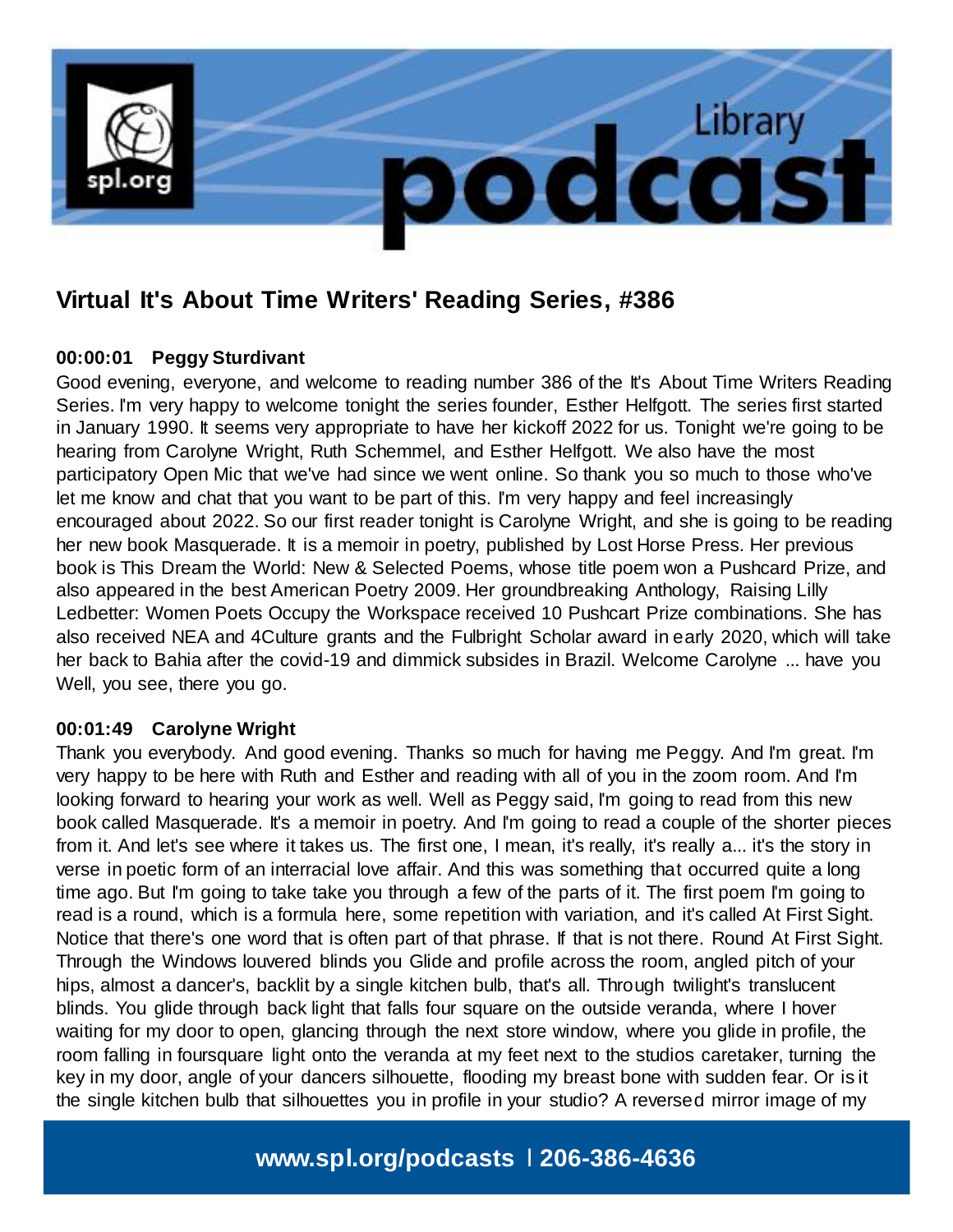own next door, where the caretaker turns the key so that I can step inside my mirror image in reverse next door studio, where I will live a year beside you. Fears light falls on all fours at my feet, your profile in silhouette, the blinds half open. Have you noticed my moments gaze that goes on a year until I step into my studio and close the door? Your image profiling mine through louvered blinds.

## **00:05:05 Carolyne Wright**

Well, I'm going to go to the next poem in the sequence, which is called Blame It On My Youth. A lot of these poems have Jazz influence and Jazz references in them. And that's a song you may recall. Sort of one of those ballads, torch song ballads. And this is ... it starts at an artists' colony. As we could say, it's a residency program on the other coast. And you may recognize the setting if I read enough from here. So this is it. And the title is also the first line. Blame it on my youth. I hum at the arcs Center's opening fet, a tune I've heard for the first time on public radio's after-hours Jazz out of Boston. I'm happy by myself this evening, sipping a gin and tonic without the gin. Newly arrived as everyone. Early October's red letter Maple leaves, scraping my paper mache scraps against the windows. Where are you? As I chat with sculptors and novelists, painters and poets, all of us reading each other's name tags. Oh yes, that center of stillness, near a bookcase. You sit on a braided throw rug on the gallery floor in faded blue jeans and pressed denim shirt, one arm, folding your crossed knees to your chest. Even then, you lean into the next moment gazing into your wine glass with a sly smile, lip-synching whose words to yourself? Have I forgotten that first sight's blow dart has already struck? If anyone asked then, the question would puzzle me. Safe? Of course, I'm safe. You glance up as I pass. Your attention ripples then veers away. I'm just another woman in the room without a name, yet. As conversation swirls and Elvis Costello groans on the stereo, the angels want to wear my red shoes. We haven't yet been introduced. What if the cloud of circumstance had hovered a moment, then eased off. If the future weren't already stitched to the past. This evening we are all just starting out; all of us too young for blame.

# **00:08:07 Carolyne Wright**

Okay, let's see, you know, I might kind of stay with this, because it's sort of fun to read the opening. This is a ... this place was on Cape Cod. As we have here in the Salish sea, there are whale watch boats that go out, and they go out into October, you know, and then there's a winter break, and they resumed sometime in the spring. So I had, I think, at that point, I don't think I had ever been on a whale watch. So I decided to sign up. And, you know, however, I had to do that. I went and signed up for a whale watch and got a couple of the other new fellows to to go with me. So I decided to invite this person. But, you know, I never things never come out quite straight. So instead of going on a whale watch, we went to be watched by whales. And that actually happened. Sun floods the dunes this morning with Cape Cod's Indian yellow wash. And I try to scat whistle Herbie Hancock's Dolphin Dance between my teeth as I bound up the swaying walk the plank steps, and give my syncopated tap tap tapping on your door. Want to come be watched by whales? I asked the wooden panel swinging inward and the rectangle of shadow from which you emerge. Heavy-lidded, averting your glance as the dunes lemon feflections strike the planes of your face. And I repeat my invitation, squint-grinning to deflect the threat. Above us, wavering Vs of geese yelp in unison like a big band's reed section. You gaze down at me as if I were the busybody from Porlock nosing in on your private Xanadu. Say what? you mutter, your voice dusty with reluctance. Have you been at work? Asleep? Is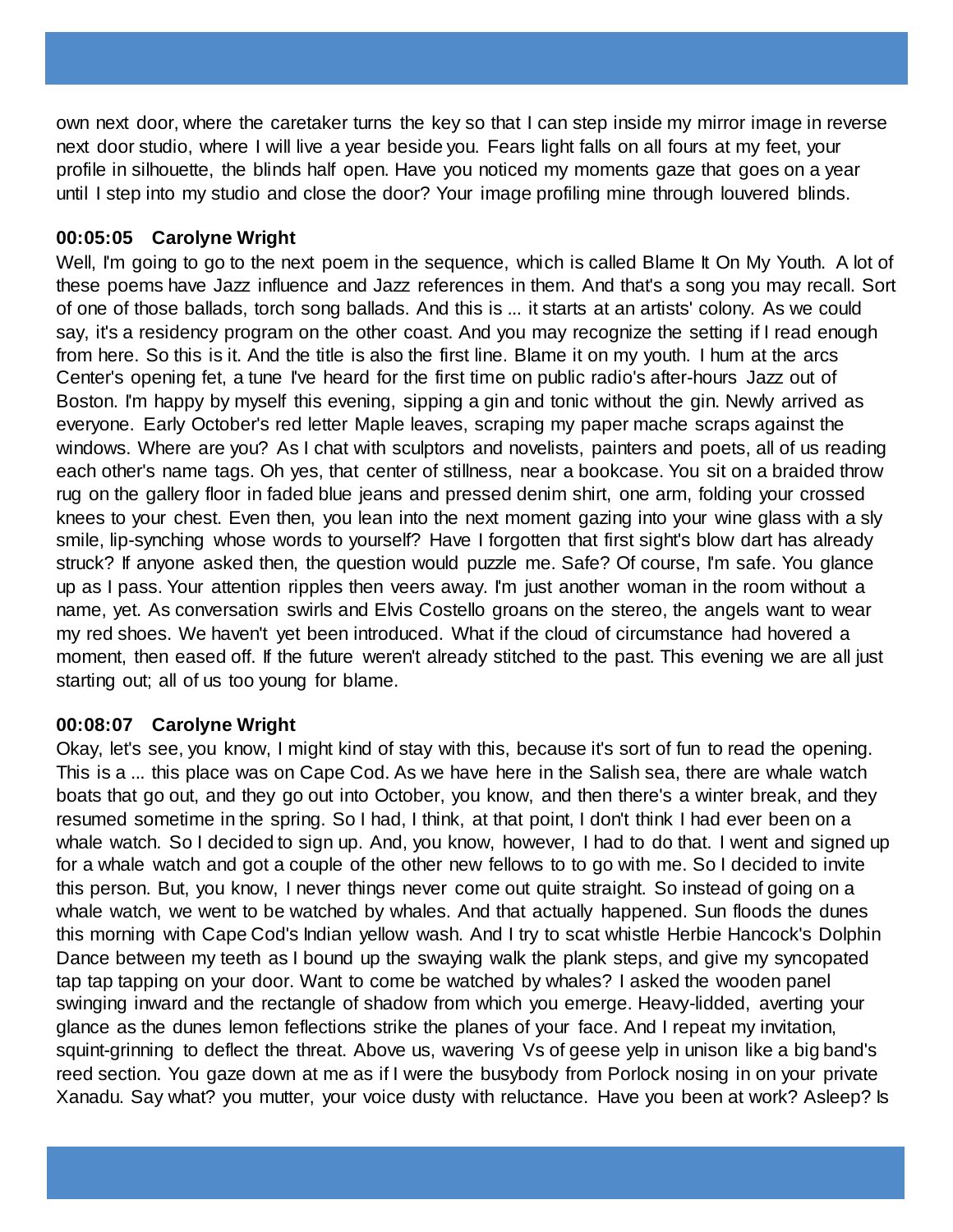a woman with you? Your arm across the door, space blocks my view inside. I shiver in late October's sudden chill. Keep it light. I tried myself as I stutter to explain the season's last whale watch. Some painters are novelist, and I are getting tickets. Would you like to join? I finish with some quip that Ahab never had it so easy. you know it with Moby Dick, then flush as the look on your face makes me follow the thread of that comment to its race-baiting source. No, no, you murmur. Thanks. Then shut the door. The whole exchange? Two minutes. To your five words, I've spilled five-score shivering in the quickened breeze, still talking as your door closes. How foolish do I feel? I shrug, I don't believe in all or nothing at all. I've done what I could to be a pal, drawing the line at friendship. I clatter down the rocking steps still in my right mind. Not yet anybody's consolation prize. From inside your shuttered studio, you never see the pod of fin whales, frolicking off the bow, breaching and spouting in the slate gray scud, as the captain cuts the engines, and in the sudden lull a young whale breaks from the ponderous royal to lift straight up, nose to house high tail flukes against the sky. He arcs over the deck, hanging a moment, like a dancer in shear wind as the railings length of watchers gasps. And he slides back like a pewter blade shelving into the wave storm. I grip the rail in a speechless breeze. I never tell you, no man has ever thrust his summer into me like that.

## **00:13:03 Carolyne Wright**

Okay, I'm going to read one more, because I don't want to take too much time here. The next poem is in two parts. I'm staying here in this Northeast Coast here. Here we are again in the dunes, and it's a poem. It's a pair of Trio lays. Would you may know, is a form that has eight lines, of which one line gets repeated three times. And another line gets repeated once. So there's, you know, three lines are the same. And then two other lines are pretty much the same. And it's called Treo Lays on a Dune Shack. The Dune Shacks were little shacks that painters used to use on Cape Cod. And they go out there paint and, you know, in a place with no distraction. And so there are there are still dune shacks out there. And the poem has an epigraph from a writer named Lester Walker, the tiny book of tiny houses and the the epigraph is snuggled in between two small glassy dunes facing the ocean. Trio Lays on a Dune Shack. One. We make love only once in the dune shack. Our reflections stroke each other in the mirrors, the pot-bellied stove by the bunk bed glowing black. We make love only once in the dune shack. Atlantic winds rattled the french doors, sand drifts against us on the bolsters. We make love only once in the dune shack, our reflections stroke each other in the mirrors. And then here's the here's the mirror Trio Lay. Number Two. Let's say we never make love in the dune shack. We kissed and walked away. Dunes, glassy, around us. We gazed out to sea. We never looked back. We tell ourselves, we never made love in the dune shack. We stopped short where the weathered driftwood found us and turned away in the lee of the dune grass. We never made love, we say, in the dune shack. We kissed and walked away the dunes, glassy around us. So thank you very much. And, you know, to be continued at another reading, thanks so much.

## **00:15:54 Peggy Sturdivant**

We're not going to forget that whale ending, I'll tell you that. Thank you, Carolyne. Okay, Sylvia, if you will unmute yourself. Then I will have you do the open mic.

**00:16:10 Sylvia**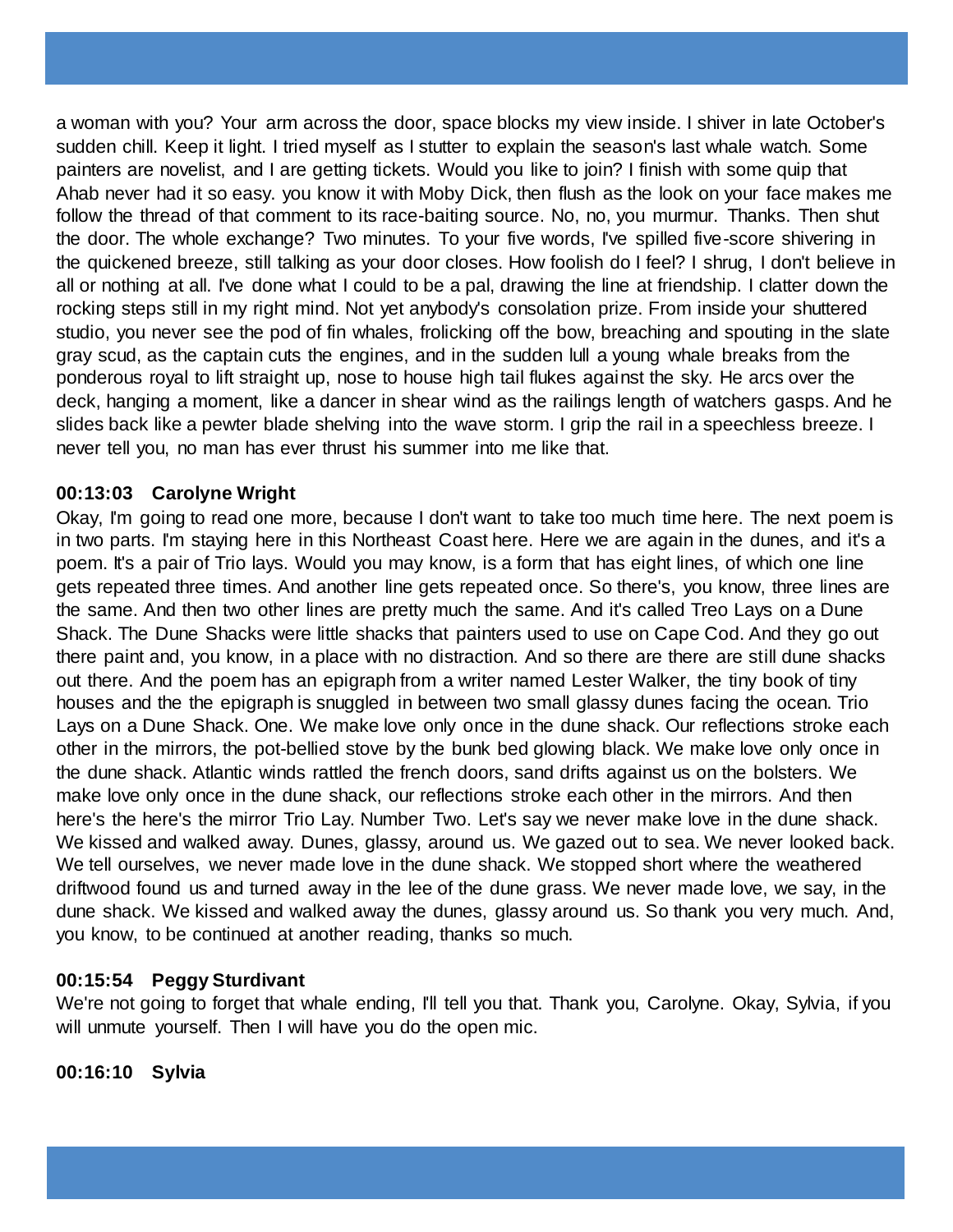I am unmuted. All right. As many of you know, I like to write about various characters. I mean there's the deaf woman, there's Leticia, but there's a new character I've been writing about, and he's called Mr. Zeitgeist. And this is a prose poem called Night Visitor. In the night my bedroom door eases open. Mr. Zeitgeist sidles into the room, slips under the covers, into my head. He stays until dawn, takes control of my dreams, dangles a noose, screams slogans in my face, sprays virus laden spittle. I don't like how he makes me feel. It's fatiguing. He suggests remedies for my symptoms. He shells for pharmaceutical companies, whereas a sandwich board advertising his wares, I am wearing. Whatever he's pushing is undoubtedly harmful. Side effects may include headaches, nausea, blurred vision, vertigo and unwanted pregnancy. He suggests consult your doctor, but where are the doctors? Medical schools shriveled into demagoguery. Sometimes I fear I might be carrying one of Mr. Zeitgeist's conceptions. Perhaps Mr. Zeitgeist's pals will decree I must carry it to term. If I deliver a litter, where will I find a strong enough of gunny sack? Heavy rocks? A fast-flowing river to carry them out of my mind?

# **00:18:01 Peggy Sturdivant**

Oh, great, you're going to leave us there. I have take Carolyn's whale at this point. Thank you so much, Sylvia. Glad you're here tonight, Denny, if you will unmute

## **00:18:18 Denny**

Well, oddly enough, I'm going to read something called putting the Zeit in the Geist.

## **00:18:27 Peggy Sturdivant**

Wow. That is Cosmic

## **00:18:30 Denny**

Purely on a cost basis, ephemera outweighs gold. Dust markets manipulate the sand fleas. The cat goes crazy, killing every mote on tempo in an exuberant cloud, claws splayed in an ornery gesture. But if malady took a holiday, what would become of calamity? Would she drink whiskey on her porch and shoot at crows for sport? Cataracts to shadows and pummel the cork tree? Her geist may be the gist of the jest in gesture or the winds lecture. Go rob a cloudbank and fill the gutter for a barrel of moonshine. Given the gift of the Geist, it's a slow raft up a long river, gets the guest a lift past eddies and idle banks. Some think the mind a frog on a slippery bog. But let the tendriled tongues catch bugs of the bog and nod to cranes on the by ways. We can whistle with the boast and paddle sidesaddle on a craft and coast to the breezeway come sun or slow drizzle. Sometimes note accord or dissonance spirals in consonants to harmonize. El Cid and Don Quixote, met in a met in a ghost town for a duel. Cid took the L and grabbed a V a single vase with a rose on the way. Quixote brought a bottle of rose a and a Jews harp. Droop dude, he commanded, and the L roared to sleep in a hurry, fingering the rattling vase. Quixote took the flower and grew into a novel that's still speaking, but Cid's grown deaf and needs a leash whenever they leave the apartment. Now that's what you call a formalist, mumbles The Don, donning a nod and nany and knotting dawn. Reams of broken rules litter the empty streets.

# **00:20:41 Peggy Sturdivant**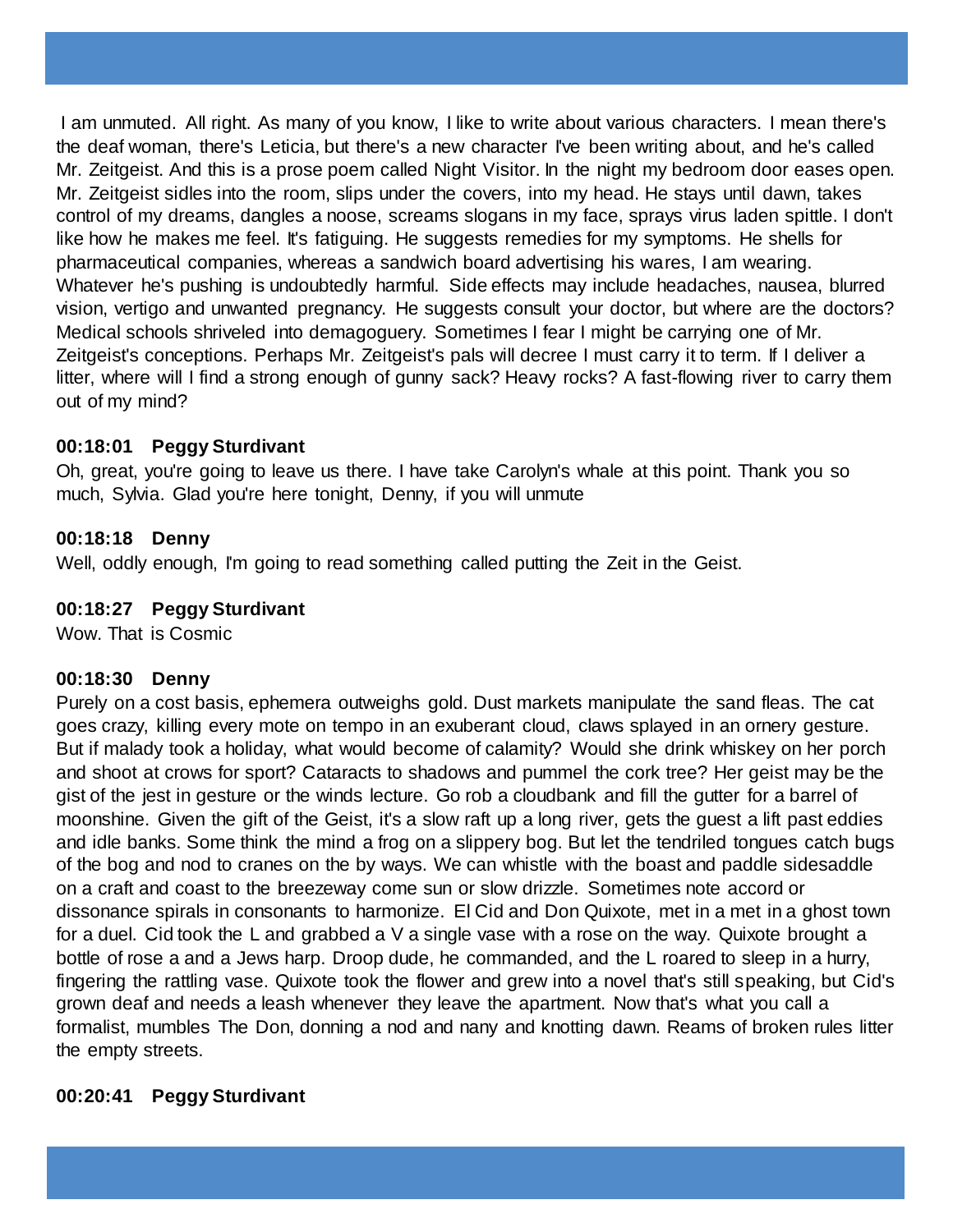Have you and Sylvia been sneaking off to meet somewhere that I didn't know about? That was amazing. Talk about synchronicity. So glad I ran into you at the fish market.

## **00:20:53 Denny**

Thanks, Peggy.

# **00:20:54 Peggy Sturdivant**

Thank you. Denny. So Ruth Schemmel is a Seattle area, writer and teacher, whose fiction has appeared in Bellevue Literary Review, Fiction and New Orleans Review among other places. She has been a finalist in Glimmer Train's Fiction Open and the fifth place overall winner in the NYC Midnight Short Fiction Challenge. She will be as newly announced as a Jack Straw 2022 writer. She is at work on a novel. Welcome, Ruth.

# **00:21:27 Ruth Schemmel**

Thank you. Thank you. I'll be reading from a short story called Women's Wellness. So this is the beginning. "Where's the other instructor? The boy?" Renee said. It was day one of Women's Wellness Camp, which Renee had embarked upon in hopes of having a young man's hands on her body, even if it was for some instructive purpose, like correcting her stroke. But the firm young college student, she'd envisioned teaching her to kayak, the one she'd seen, in fact, on the website and new to be real was not to be found on the dock. "The boy?" said the instructor, a woman in her 70s, face stiff with amusement, legs sun-browned, scratched up with the sorts of old wounds that served as evidence of past adventures, of life rather pointedly well lived. "We don't employ children. Anyway, you got me." "The website showed a picture of a boy," Renee insisted, "a young man, and the kayak instructor listed on the the staff page is Ralph." "Well, maybe I'm Ralph,"he woman in her 70s said mysteriously, your Ralph, she gave little jerky motions of her head and shoulders as she said it, as if to heighten the ridiculousness of anyone of Renee's age and station, seeking access to the world's Ralphs. "All right, grab your ore." "You mean paddle?" "Call it anything you want princess. Call it Ralph." Renee had suffered the usual love story. Boy meets girl. Boy marries girl. Boy impregnates girl twice. Boy makes girl take teaching job in the suburbs, giving up her various passions, poetry writing among them, to pay her share of her house the bank would own for the next 30 Years. And when girl starts heading around the bend toward 50, boy leaves girl, by now clearly, well past girlhood. He leaves her for, no surprises here, a girl 26, basically a child, breathless, whippersnappery, good at whatever nonsense tech industry job the universe offers that sort of person. Not that Renee minded much. She was sick of the boy, the man she might as well call him, also nearing 50. She'd seen him since in spandex, a neon sneer on a racing bike, zipping among cars in their old neighborhood, lifting two gloved fingers to her in her scratched Subaru, without meeting her eye. A kiss off or a wave, who could say? He'd been tagged in hiking shots on Facebook that still appeared on her feed, holding up cardboard signs and pointing at the elevation with a quizzical "Am I really here?" expression. Apparently he was hitting all the high points in the country. Apparently, this had always been his dream. Apparently, he'd had many dreams, skydiving, technical climbing, sex with a woman who could be his daughter. He was living, no one could argue with this, not even Renee, his best life. Time for Renee to begin living hers. Women's Wellness, pitched to her by a neighborhood housewife she recognized from years of dog park visits and youth soccer sidelines, and whose name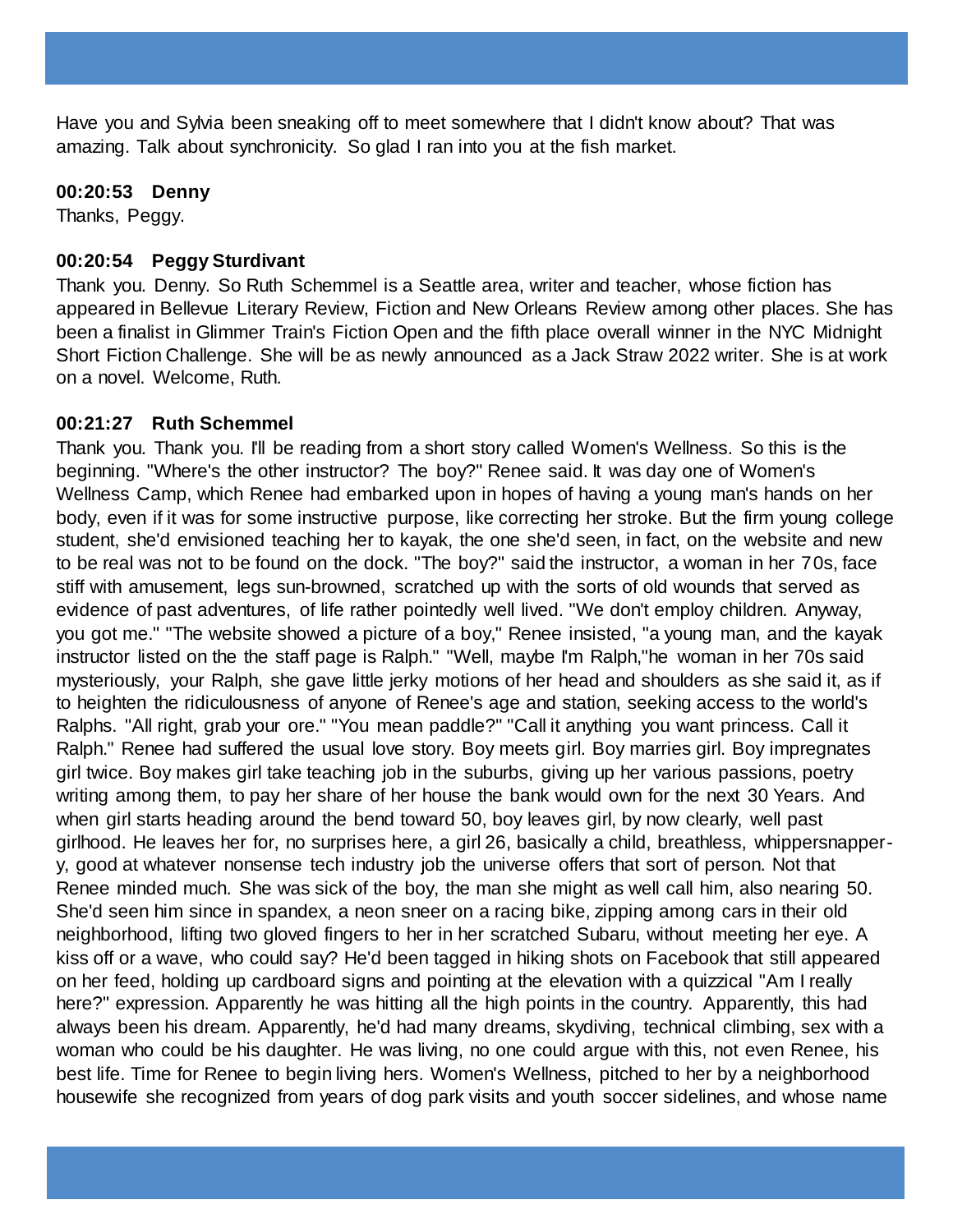she might as well finally learn, had seemed to Renee like a start. "The kayak instructor is a disappointment," Renee reported during evening activities. She and her bunk mates had chosen body-positive paper mache, which, with the help of wine they'd concealed in their water bottles, was becoming lively. "Do yourselves a favor and avoid her." "I tried archery," said Evelyn, a large woman who required machinery to sleep. "No complaints. You should have seen the hottie who helped me with my grip. Ralph, I think he said his name was Ralph." Renee set down her newspaper stack. "No shit. I was looking for Ralph. I need Ralph." "Yes, you do. We all need Ralph." Evelyn removed her shirt and began wrapping sodden paper strips around one hefty arm. Did they all need Ralph? Did the others need Ralph? The way Rene needed Ralph Renee, doubted it. These women had already all, but given up. It was the second time that day Renee had seen Evelyn remove her shirt. Earlier, while Renee was driving their group carpool to the camp, Evelyn had flashed a couple of truckers on the highway from the backseat. Renee had never been a boob flasher, or friends with boob flashers, wet t-shirt contest participants, even bikini wearers. She had always known better. And so had her sensible friends. Yet the reaction of the truckers who had cheered and applauded, tapping at their horn, struck her as sweet, nearly heroic. Who were these kind men? These Galahads, making sure no middle-aged woman's random highway flashing went unappreciated, keeping the old myths alive for no reason now, beyond tact. "Claim your body!" the young instructor said, specifically to Renee, slower than the others to get started. "It's yours, right? So celebrate it, make art with it." "I feel like doing a tit," Renee said. "Or you could do an elbow. A foot is easy," concern creased the instructors brow. "You should absolutely do a tit," Evelyn said. "Body-positive." "Body-positive," the rest of them sang out tipsilly, Renee among them. It was a joke. Everything was a joke. Women's Wellness was a joke. Look around. These were the unhealthiest women Renee had seen in her life. "You had to joke because otherwise, what?" she thought, swooning into momentary depression. They had so little to show for their time spent on Earth. Did Renee kid herself she was different? For what had she lived? She, they all, had given everything to their families. They had spent themselves. Had anyone asked them to? Had they thought there was something else they were getting? "Jokes on us," she thought, as she unbuttoned her shirt. "You ladies are certainly going for it," the counselor tried not to look at Rene's plastered tit, the paper mache almost dry enough to peel off. "That's how we do things." Renee responded. "Body positive," added Jackie, a densely packed woman with a frozen shoulder and a limp. She slugged wine from her water bottle, making no effort now to hide it from the counselor. "There," Renee said suddenly, all of them, including the counselor, turned to look. "That's Ralph." It was indeed the same young man she'd seen featured in the camp catalog. Tall with the broad shoulders of myth and romance novel jackets. Not that she read that sort of thing. But that was where the fantasy broke down. He was rather more puffy than muscular, as if he'd been fed a diet of exclusively processed carbs, or as if he'd been a football player once, but hadn't kept up the workouts. He had a goofy smile ears that stuck out like her younger daughter's did. But there was a brightness about him, the halo of youth and vigor. He was a man after all, a young man. One who'd made himself available this weekend to the cause of women and wellness. He would do. Ralph tested the mic. "Hello. Hello," he said. "So I'm Ralph." "Hi Ralph," someone who was not Renee, but might as well have been, screamed. He began reading announcements in a shy, jokey way, beginning with a list of the next morning's activities. The women, mostly obedient up to that point, arranged compliantly into their various activity groups, their knitting clusters and storytelling klatches, their acupuncture and meditation circles, began to show signs of restlessness, of edgy, raucous energy.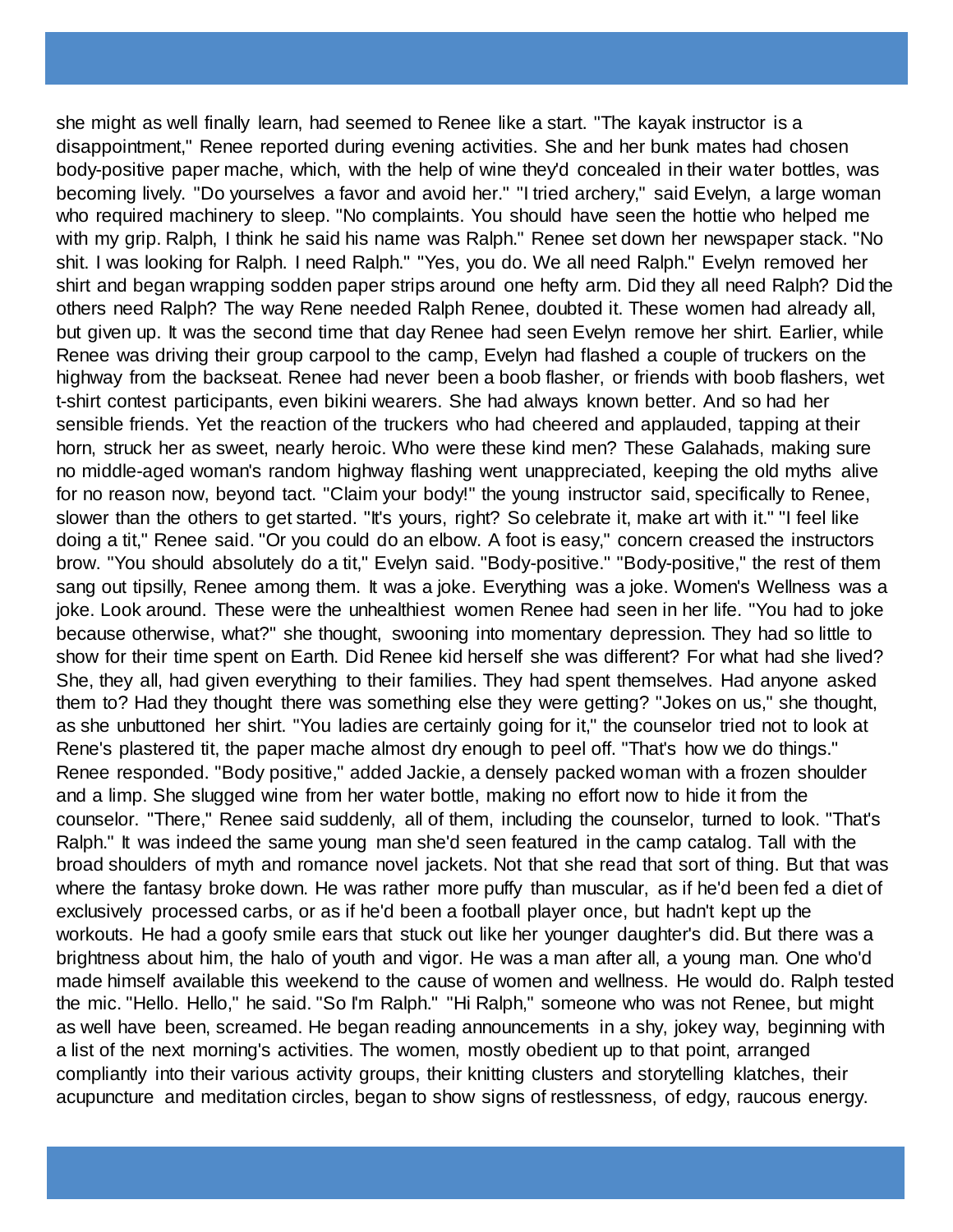"We love you, Ralph!" another woman shouted. Two or three women whistled. "Do we all need Ralph?" Renee found herself again wondering, bemused yet also troubled. Am I no different from these others? At the same time she found herself swept up in the giddiness, the emerging hysteria. She emitted a small whoop and a fist bump. "So a couple more announcements," Ralph said. Cheers and whistles

## **00:31:31 Ruth Schemmel**

drowned out his next words. "This is a little too much reality for him, isn't it? Jackie said. "He has no idea what he's in for." Reality. Renee thought. No idea of what? The extent to which women let themselves go? Become hooting, cawing barn animals for whom sexuality is an absurd performance? As if this descent into invisibility, into not mattering at all were somehow preordained. No help or hope for it? This was just how it was. "Poor boy's frightened of us," Evelyn was saying. 'Good Lord, he will be devoured." He did look frightened, smile glued to his lips, hands all but useless at his sides. Renee, could think of a few things he could do with those hands. Twenty minutes with Ralph in a boathouse, that's all she needed. That's all she needed in the world. "What's he teaching tomorrow?" she demanded of the body positive paper-mache instructor, her plastered tit pointing at the woman like a pistol. "Find out!' The next morning, she had been assured she would find Ralph at archery. Instead, she found the 70-something year old woman, the same one from the day before. Sunlight caught her chin whiskers. "Well, look who it is," the woman said, "we must stop meeting like this." She laughed at Renee's expression. "Here. Grab yourself a bow and some arrows." "I thought you were the kayak expert." "The kayak expert," she gave Renee a penetrating look, an unpleasant I-see-you smile. "We all do everything here. Jacks of all trades. I thought you were here to broaden your horizons." "I am," Rene said, suddenly confused. "That's why I'm here at archery learning to arch." It was meant as a joke, wordplay. She was a poet, right? Sort of. "To arch,"he woman said raising her eyebrows, "I don't think I want to see that." "Well, what the heck was that?" Renee thought. "So," she said, aiming to cover her horror at the minefield of accidental sexual banter she may or may not have stumbled into with technical questions, "this is called a what exactly?" "A Bow?" "Yes, but I thought there were different kinds." "Oh, sure there are. I see you really know your stuff. We call this kind plastic." She pronounced it like a foreign word. "Yes, but the style..." "How about less talk and get those arrows flying, Katniss." "Archery wasn't as great as you described," Renee told Evelyn at lunch. She felt bruised after her morning session with the seven-year-old. Every interaction with the woman abraded. Why, though? It was as if the woman knew her thoughts, her fantasies even and had deliberately thrust herself in Fates path. She was bruised physically, too. The skin along her forearm red and swollen where the string had repeatedly slapped it with each arrow's release. She blew on it softly. "That's not supposed to happen. Didn't the instructor show you how to do it? My instructor put his arms around me," Evelyn, confessed, giggling. "Mine didn't," Renee said, "Thank God. Though I wouldn't mind a tussle with yours. Honestly, all I wanted from this experience is a man's hands on me." It was a mistake to admit this. "Wait. What? You came to Women's Wellness to hook up and you're not gay?" "Well, of course, it sounds insane when you put it like that" Renee said. "You should visit my mind. It all makes sense there. It was that cute picture of Ralph doing kayak lessons on the website." "Was there?" Evelyn made a helpless gesture. "I'm just in it for a break from home, no cooking, cleaning up after people, driving to practices fresh air's not bad. But if you want a man's hands on you, or at least near you, you should head back to the kayak station after lunch." The whole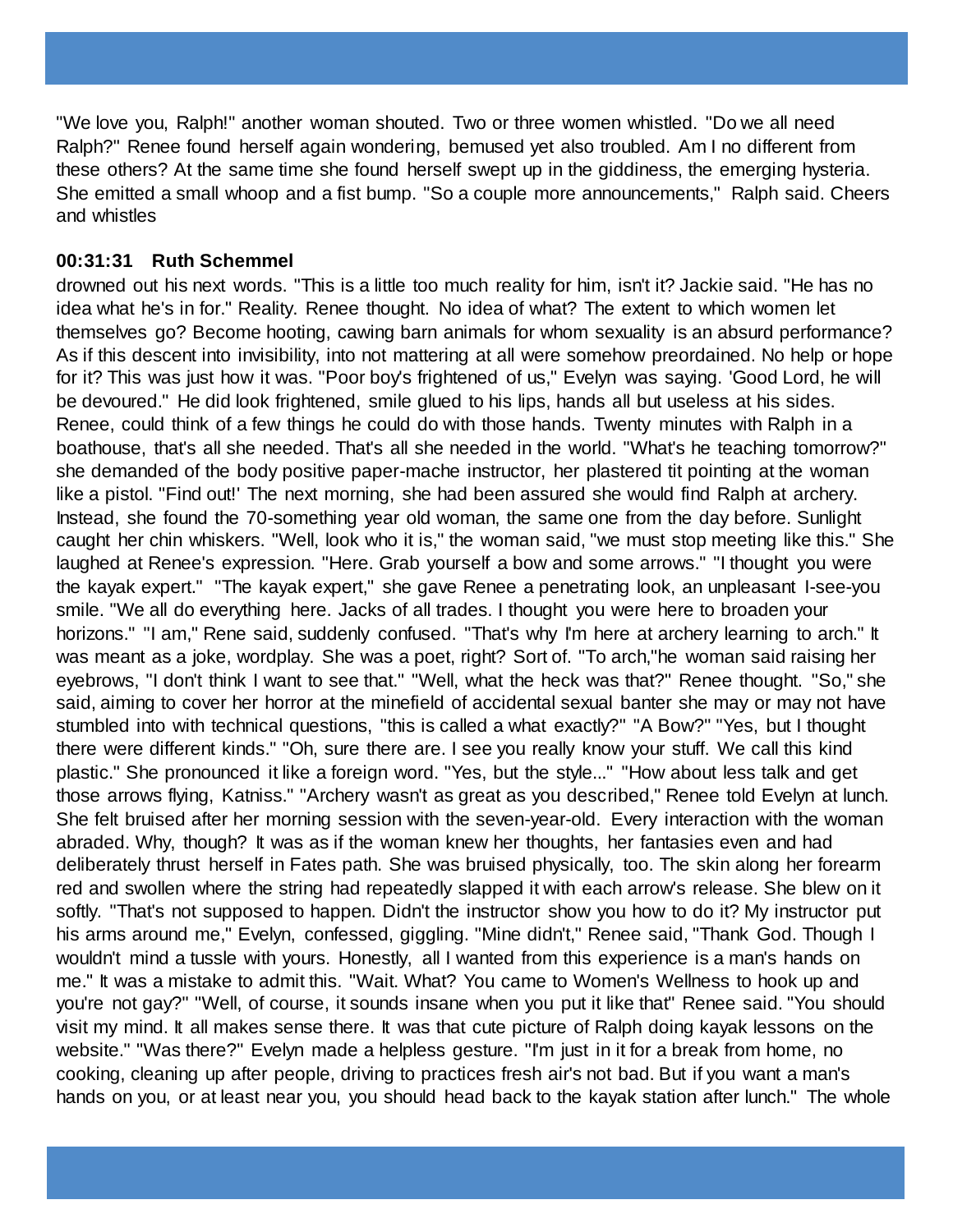thing was foolish Renee thought as she headed to the docks, unless maybe it wasn't. She could get lucky and see him. She could get lucky period. She believed in luck the same way she believed in lust, that edge of insatiability that made her feel vital and alive. Nevermind her aging face, the knee just then giving her pain. Nevermind the way as she crested the hill, and approached the waterfront lit to sparkles by the sun, just beginning its descent. She limped. And that's where I'll stop. Thank you.

## **00:37:07 Peggy Sturdivant**

Thank you. I just want to say that you are a terrific reader. You said, you didn't have that much experience, but you are a really good reader. Characters were... we could hear each of their voices. You're a natural, I would say, in the chat which you'll see everybody is definitely were laughing in our little Zoom boxes. So glad that I finally got to hear you're writing after too many years. Thank you, Michael. I'm going to have you unmute, and you are open mic. Thank you again. You.

## **00:37:50 Michael**

Hey, hello everyone. And thank you to the readers who have read already. I have two poems. The first is titled Mange Tout, a French word. Anybody know what that means? Say it again, Mange Tout, eat everything basically. Pardon my French. If cars were edible, we'd know what to do when the cost of repairing them exceeded their value as transportation. We'd slice off a strip of Goodyear Tire, sprinkle it with synthetic oil dripping scraped off the manifold. Chow on down. Or a burrito like hors d'oeuvre, we could wrap windshield shards and seat leather and fish up a melange of Tabasco taillights, shock absorbers and camshafts on shiny hubcaps. Dice up the floor mats, mud flaps to serve with headrest hollandaise and turbocharger chutney. Nibble on a seatbelt, or turn signal, make a cocktail of melted steering wheel and miscellaneous engine parts. If the axles were too filling all at once, we could shave them down to filings to swallow with the washer fluid. Same with the aluminum frame mixed with gasoline or diesel whipped to a froth with a timing belt or antenna. Airbag powder would flavor the alternator and carburetor, complimenting s'mores made of a sun visor and a license plate. Gear knob and speedometer would be truffle like delicacies. But one could take only the tiny, tiniest morsels, even if buttered with the battery radiator brake pads it savor the distinctive mustard tastes of the muffler, depending on its aging by rust. Imagine eating the radio now silent, or that thing that used to be called the cigarette lighter, downing the windshield wipers, cracked rubber blades and chunks of pickled accelerator pedal. We might work our way from front bumper to exhaust pipe or roof rack to chassis, have friends over for transmission parties as we pay our last respects to our dearly departed automobile, splitting the differential like a wishbone to see who scores the catalytic converter or dashboard dessert. How about a bite of rearview mirror or cruise control, topping that off with pistons on a dipstick. Fender leftovers like sushi on a fan belt, then sharing spark plugs and lug nuts with wasabi in post-party goody bags. Italian sports cars might be especially delectable, but we'd be wise to be wary of Eastern European clunkers. You might wonder if a limousine is more tangy than an SUV, or a jalopy more tart than a truck. But when its engine will no longer turn, must relish our own car, convertible, Jeep or sedan our gratitude salsa. In the end you might congratulate ourselves for exceeding even Michelle Lotito, better known as Monsieur Monge Tout, Mr Eat All ate bicycles, shopping carts, chandeliers, televisions, a pair of skis, a computer of coffin, a waterbed and even an entire Cessna. Never ate a car.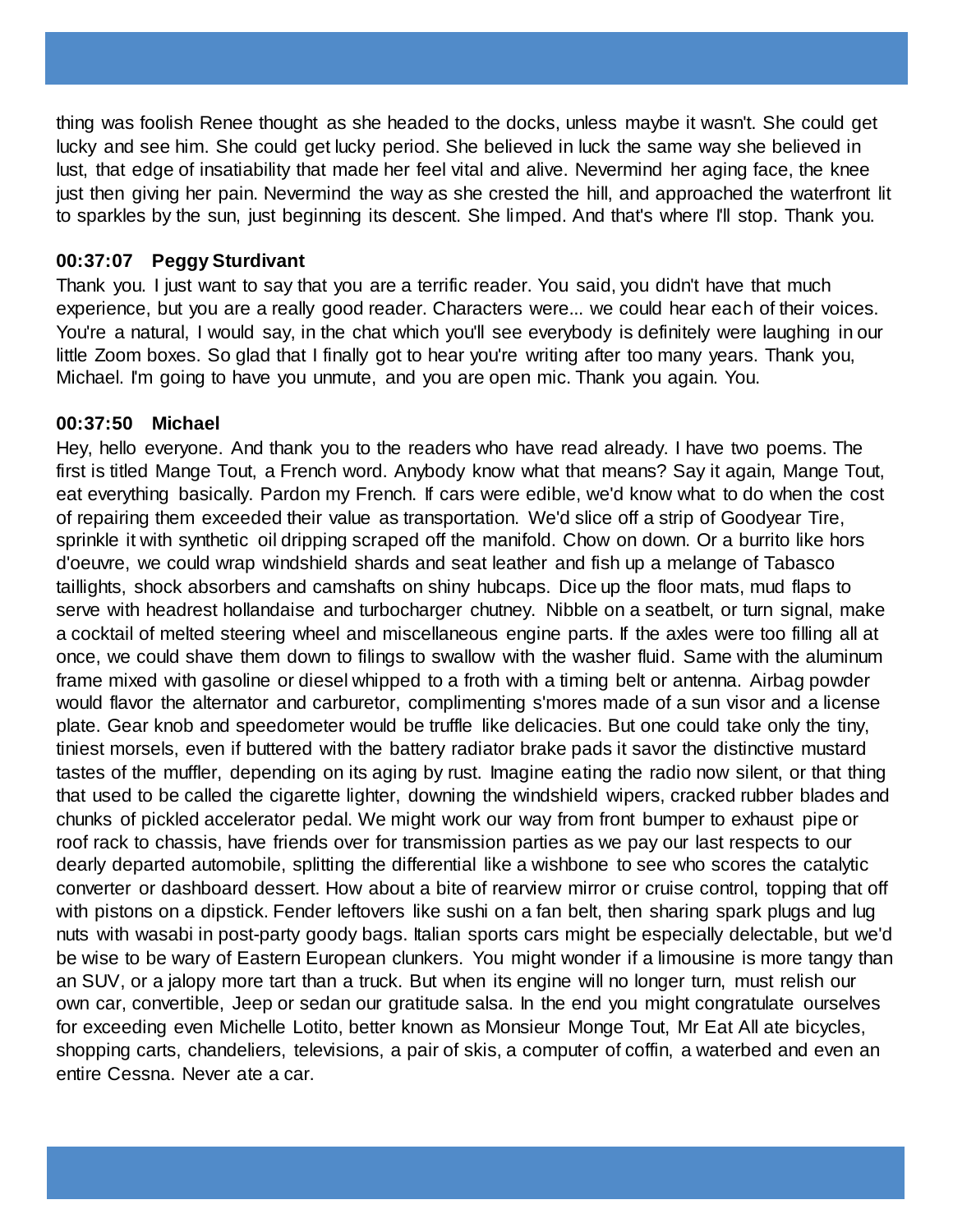#### **00:41:43 Michael**

And do I have time for a shorter one? Sure. Okay, this is called that preppy feeling, and it's an unusual one for me in that it rhymes I'm prepping for colonoscopy. It's hardly a thing to avoid. It may be unpleasant and leave some debris, but my life will not be destroyed. I'm prepping for colonoscopy. It's nothing at all to dread the potion I'm drinking tastes lemony and won't leave me writhing or dead. I'm prepping for colonoscopy, which might make me feel a bit sore, it keeps me dancing happily to the bathroom to do my chore. I'm prepping for colonoscopy, for I know it's a healthy trend. So I'm doing my prep so dutifully, because I know I'll feel good in the end. I'm prepping for colonoscopy. I really don't mind one bit. I'm finding how quickly I don't need to pee, but I definitely need to...

#### **00:42:47 Peggy Sturdivant**

Okay, well, that's a break from the Zeitgeist. And aren't you a vision with your backdrop of blue? Thank you.

## **00:42:59 Unknown speaker**

Is it okay to say something? Sure, That was... those were great! I want to read a whole book full of them. Thank you. Thank you.

## **00:43:13 Peggy Sturdivant**

Thank you so much. And that is a new take I did write a column about a colonoscopy, which I called columnoscopy. But never a poem. So Bravo. Okay. Now I know tough act to follow as they so often say. Esther is the founder of this series back in January 1990, and she's going to be the new piece called Becoming Eighty. She is a nonfiction writer and poet with a PhD in history from the University of Washington. She is the author of Listening to Mozart: Poems of Alzheimer's, Dear Alzheimer's: A Caregivers Diary, and The Homeless One: A Poem in Many Voices. She is a longtime teacher and a 2010 Jack Straw writer. That doesn't do her justice. Welcome Esther.

## **00:44:07 Esther Helfgott**

Thank you. I'm going to start by reading about my new book, Dakota. Becoming Eighty, part 1 Dakota. My German Shepherd, Smoky Bro, died on August 14th and I went four months without a dog, the longest time I can remember being without one. And if you don't think an 80 year old woman could pine with loneliness for one of those four-legged creatures, you're mistaken. Then my daughter, representing all three of my children, came in the house with a two-and-a-half-year-old tri-colored aristocratic pup. Twenty-three pounds of energy with hair growing out of her toes. I never had such a small dog. She looks like a porcelain doll. I'm almost afraid to touch her. She's so delicate. I could put her on a shelf and nobody would know she's real until she awakens and runs a black rust and white ball of fur. She curls up under my arm at the bottom of my feet, or in my lap, without asking. She sleeps on top of my pillow as if I were her very own security blanket. She knows very well that she owns me. I couldn't pick up my full-grown German Shepherd Smoky Bro and put him in my lap. So the habits of this little girl called Dakota are new to me. I turned 80 on December 3rd of last year. The whole year before that, the thought of becoming 80 plagued me. I don't know why. My mother lived till 96; Aunt Mamee lived till 99, Aunt Mariam 102. In other words, longevity on my side of the family was taken for granted. So why did I waste time worrying about what it meant to be 80, especially with the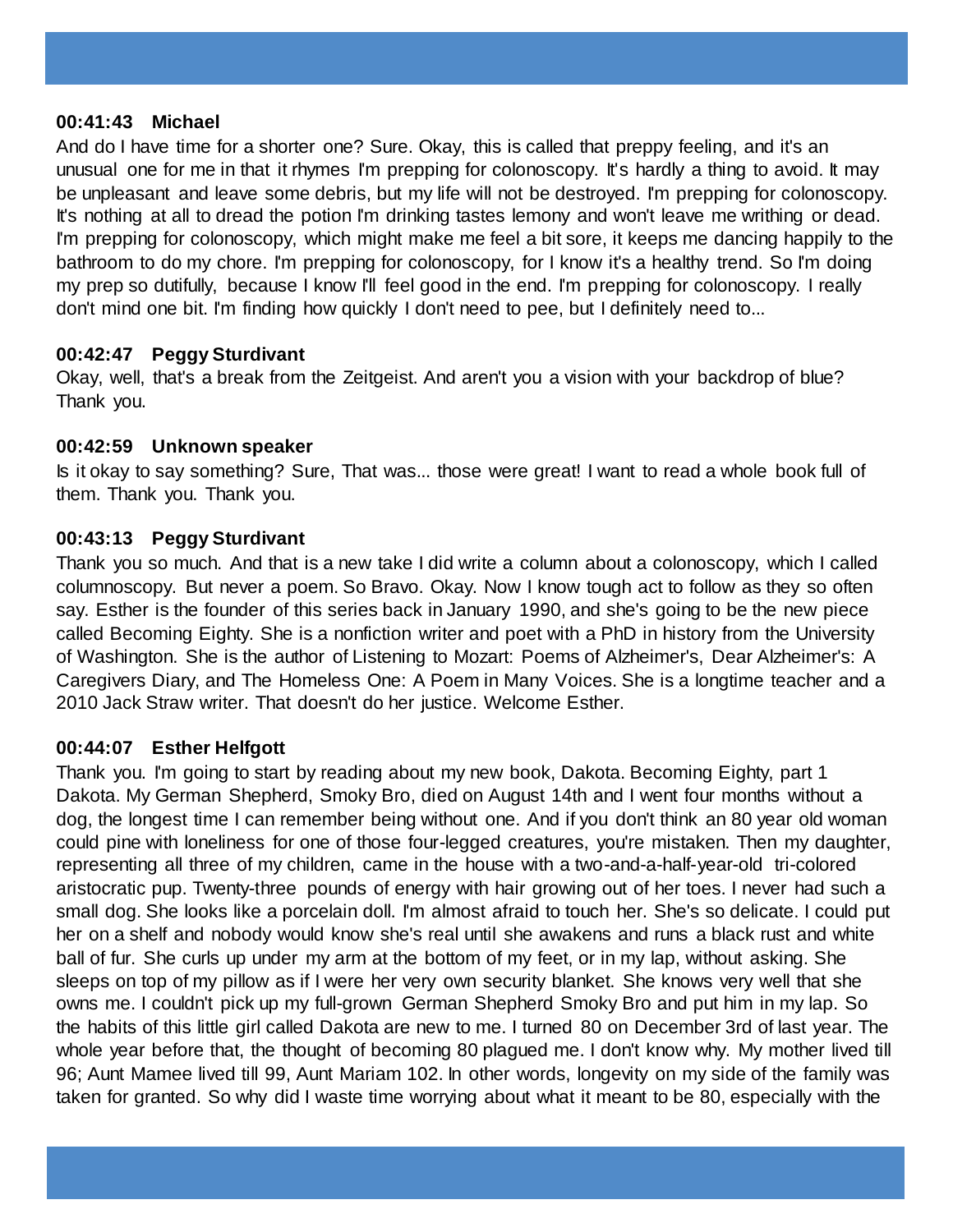gift of Dakota right around the corner. She and I will certainly grow older together, and the word 80 will have lost all its meaning. More of Becoming Eighty. I have a new friend. It's name is Peter. He comes to my house every day at 3:15. I leave the door open for him. We sit and talk until he gets up to leave when light begins to fail. He's afraid of the dark, even though he loves it. He's fallen and doesn't want to take the chance of falling again. Why is it important that I have a new friend? I've had new friends before, friends who've sat with me through the years, friends I've talked with over breakfast and dogs, and then, for instance, who brings her own coffee in a cup for me too, plus sticky buns. Judy visits me in late afternoon. I've known her for years. I don't know how many. Perhaps I know her from schul, synagogue. Or maybe I know her from Abe. Did Judy know Abe before I knew Abe? I don't know, but she's still in love with him. Even after all these years, after his death in 2010, she's still in love with him. I was with Abe when he died, but I don't remember him dead. I only remember him alive. He was a sweet man. But he could lose his temper too. I saw him lose his temper a few times. His temper led me to want a divorce, but I never got one. We just separated for a while. Separations didn't change anything. They just helped us to settle down, to know each other better. I saw the poet Sylvia Pollock walking in the street today. She wasn't actually in the street, which is just an expression. I saw her in the street means she was walking in the neighborhood. She looked like she was actually going for a walk. She didn't have a destination. I saw Jacob Lawrence walking in the street once too, he lived in my neighborhood. His hands were in his pockets with his head tilted, but just a little bit forward. Everything I've said up to now is true. I could put it in my autobiography. Actually, this is my autobiography, my autobiography in verse. I'll turn 80 in two weeks December 3rd, 1941. Special date for me. Perhaps Peter will bring me a cupcake. Driving home from mother's house. As I drive through the bower of old oak trees scanning 68th and 20th Avenues North East. I am scared by the Moon. It is so low in the sky this night, I think it will smack me in the face. I tried to turn the wipers on, but strands of hair white as paste cover the window like thick rain. A woman's mouth stretches open and a silent scream. Bent fingers claw until they reach my chest. Some nights I lose my way home. This is called Mother Wears a Shroud of Pure Linen. When she died, a team of women bathed her head to toe every inch of loose skin, even hard to get to underneath folds and creases. These women of the Chevra Kadisha washed her 96 year old still warm self. Their cleansing, a protective shield. Mother, buried in Seattle's Herzl-Ner Tamid Cemetery, you are ready for anything now. Eight Years Old. Cupcakes with sprinkles on top. My birthday party, Herbie Hellbergers here, and I'm happy. His parents are communists, too. Could somebody read an open mic while I let her out? And then I'll be back for one more poem.

#### **00:50:39 Peggy Sturdivant**

So Robert Hoffman, perhaps, if you could unmute, and then read an open mic.

#### **00:50:45 Robert Hoffman**

Yeah, I can, I have two. But I can read one. What's Wrong with Bob? It's a duplex, a form we were messing around with another group of mine. We had a lot of fun with this. So: What's Wrong With Bob: A Duplex. Our days are filled with attempts at meaning. You wake up at 2:00 with a case of FOMO. Your fears guide you to examine your phone, depending check or Solitaire, or the latest news. The latest news is flat, and down the rabbit hole you fall with the creator of Rock and Roll Heaven, an artist playing a plastic price for fame. In tight jeans Elvis thanks you very much. In loose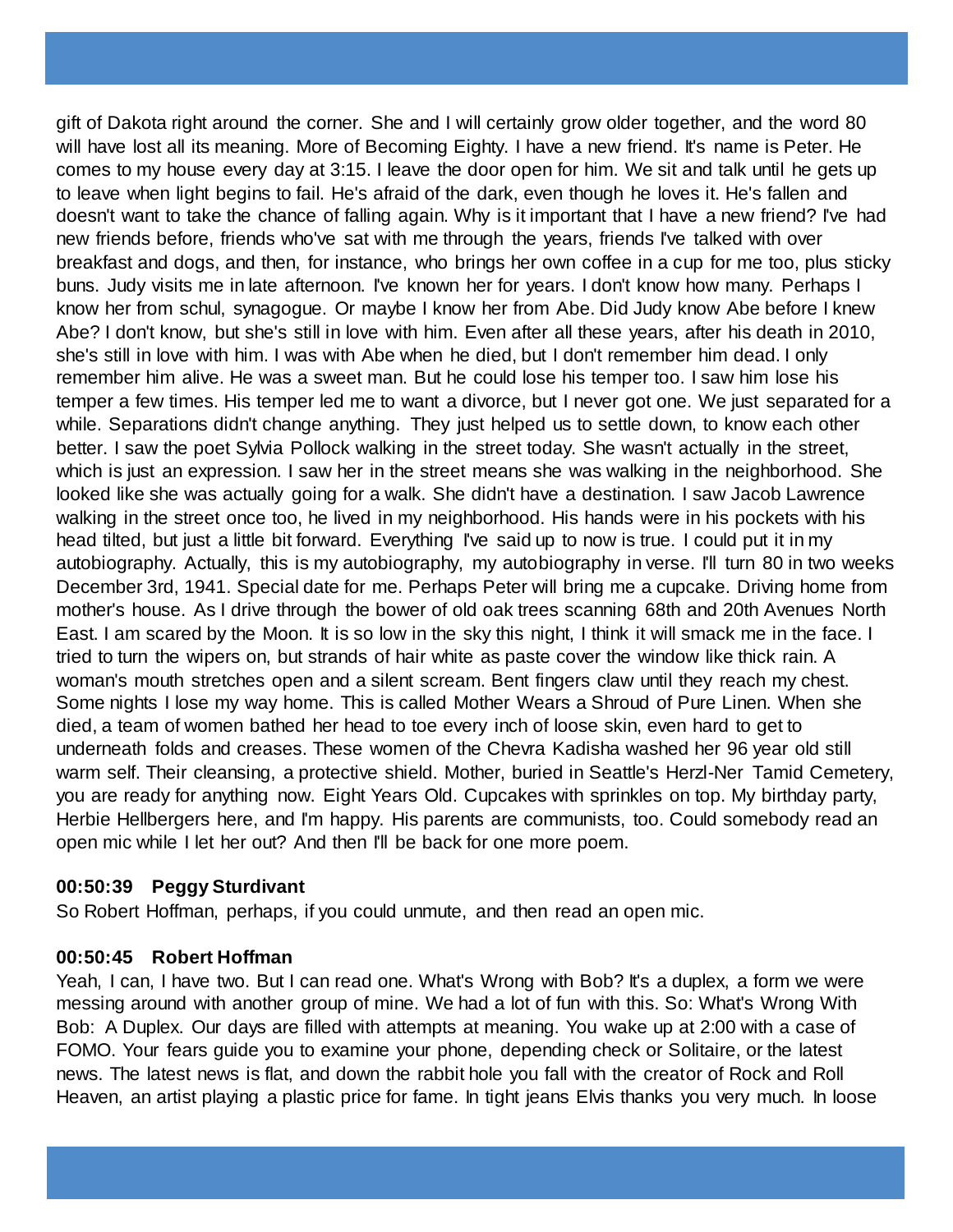jeans you fix breakfast for the family as fresh face Heather begs for a picnic, but it's early, and the park is wet this time. So you take the time to go shopping. She pushes the mini shopping cart for eggs, and you buy the last two Betty White magazines. Driving home, you remember you didn't bag the mags and left them behind, and you pick up Lisa 30 just in time to return home to cook lunch, a BLT or an LOB, because you don't like tomatoes. The lettuce onion bacon is delicious, but you're out of ice, and you saunter to the liquor mart and buy extra liquor, because now it's 2 pm and wonder why you haven't written a word of meaning all day long. Thank you.

## **00:52:39 Peggy Sturdivant**

Thank you. You have to come back and do more readings for us another time.

## **00:52:43 Robert Hoffman**

Absolutely would love to.

# **00:52:46 Peggy Sturdivant**

So while we wait for Esther, I often forget to do this part. Let's say that I will be welcoming Ann Hursey, Judith van Praag, and GG Silverman in February. And then I believe Anna Kim Dawn is here March, and she's here with us as well this evening. So wonderful. Well, does anybody else want to do an open mic or is Esther back?

# **00:53:19 Unknown speaker**

Mary Ellen said she wanted to read one.

# **00:53:22 Peggy Sturdivant**

Well, should we go to Mary Ellen? And then back to Esther?

# **00:53:25 Mary Ellen**

Sure. Okay. And you can believe the poems that Esther said, but mine are more like Michael Dylan Welch's. I don't think you want to believe it. This was published in Lothlorien. It's a surreal poem. Okay, and it's for my grandchildren. Children get their just desserts. The trick to making fluffy children is using quality whipping cream with higher butterfat content. Wherever said children are lollygagging during dinner preparations, place them in appropriate containers, use manual beaters. No need for children to be apprehensive. They will love the attention and basking in foam. Younger children produce better results due to higher fat content. For that reason, teenagers are not ideal. Stainless steel beaters work well. Whip those children in the tub on the playground, in school, out of school, even on their way to the dentist. Whip whip, whip. Children with naturally curly hair foam up faster than those with long straight hair. Parents may wish to keep their children at their peak of freshness in a tupperware bowl in the fridge. It is recommended that you do not seal the bowl, as fluffy children need to breathe. Serve the just whipped children atop homemade pumpkin pie for Thanksgiving dinner. This dessert serves two purposes, creamy and sweet, especially if two tablespoons sugar and a half teaspoon vanilla extract are added toward the end of whipping. Do not energetically re-whip froth after removing fluffy children from the fridge. Folding stiff white peaks gently with a spoon will gather up any liquid that has separated. Besides taste, an additional benefit to this holiday delight is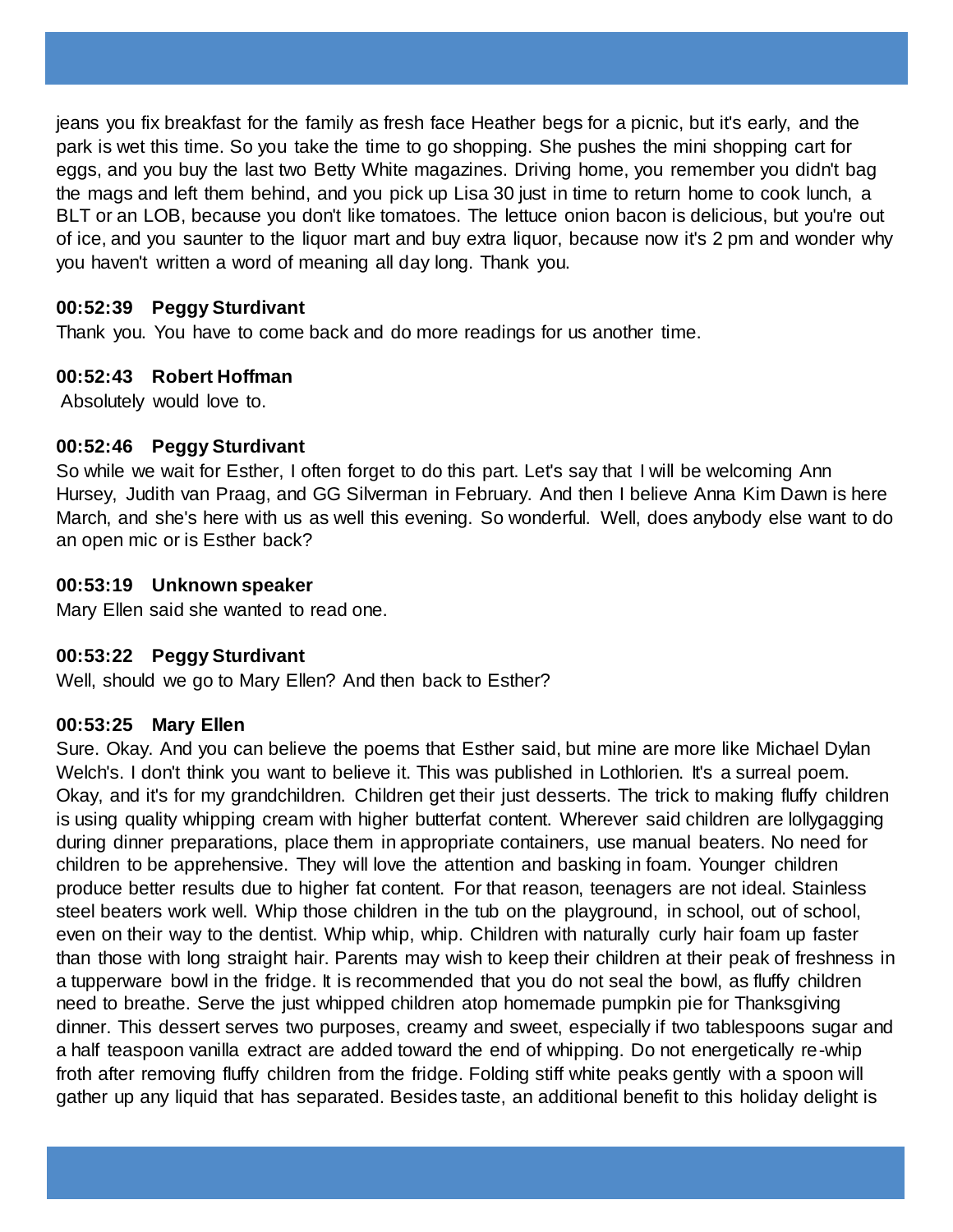that when children rest in stiff peaks, atop pumpkin pies, they give their parents 10 minutes to eat in peace. Athough not recommended family dogs or cats will be eager to lick spoons, bowls and beaters. It's quite all right. Many fluffy children prefer this to taking a bath before bed. Thank you.

## **00:56:23 Peggy Sturdivant**

Thank you, Mary Ellen. And thank you, Katie, for keeping me on track, too. Esther we're back to you. And then we'll hear from Mark Hennin.

# **00:56:34 Esther Helfgott**

Okay, this is Father's Letter. My father is writing me from the grave. He says, he's sorry, he wasn't more whole as a human being. Even from up there he falls into bed, for days stares at the ceiling as if it holds an answer. None appears. He lies there unhappy in his, not. When he returns, he laughs as if the past few days belonged to someone else's life. Daddy closes his letter from the grave with a touch that moves me to the page. And for both of us, he's glad I'm here. The old woman worked, went to meetings, rode buses, shopped, carried bundles home. At demonstrations she held peace signs high. Shouted as if she owned the keys to her life. No one thought her body frail, least of all me. She was supposed to last forever or walk erect until the end. That's a mother. Now, she's in a nursing home, screaming, her old life, shadowing the bed. Throngs of people marching, wars raging, children waiting. At the hospital I lock myself inside the space of home, just as I did the bathroom when I was 3. Mother and father yell and beg and pound for me to come out. But I am steadfast. I watched the pee run over my thighs and into the space behind my knees and down the backs of my legs until the tops of my socks are sopping wet, and my feet are sloshy in my shoes. My brother and sister demand news of our mother's condition as my pen scribbles sounds of being along edges of my paper until words come together on the page. I look for my shoes to the quivering door, as firemen Meander through the mind of dream and doctors continued on even after the lock is broken. Farting mother, I will barter against all harm, I will watch her until my eyes run dry. I will swab her mouth with a saliva stick. I will hold her hands and to warm thumbs, I will watch her breathing until it stops. Even then I will watch. Mouth, that's all I see of her now, the wide-open hold that never closes, the tunnel of darkness to drive enter. No one wants to anymore. Anyway, except me. I want to climb in, tongue the periphery fill the hollow, moisten her until she glistens again. I'll read one more Mother Wears a Shroud of Pure Linin. When she died, a team of women bathed her head to toe every inch of loose skin, even hard to get to underneaths of folds and creases. These women of the chevra khadisha washed her 96 year old still warm self. They're cleansing a protective shield. Mother buried in Seattle's Herzl Ner Tamid Cemetery. You are ready for anything now. Thank you.

# **01:00:23 Peggy Sturdivant**

Thank you, Esther.

# **01:00:27 Peggy Sturdivant**

What a lovely opportunity to set off the year mark.

**01:00:32 Mark Hannon**